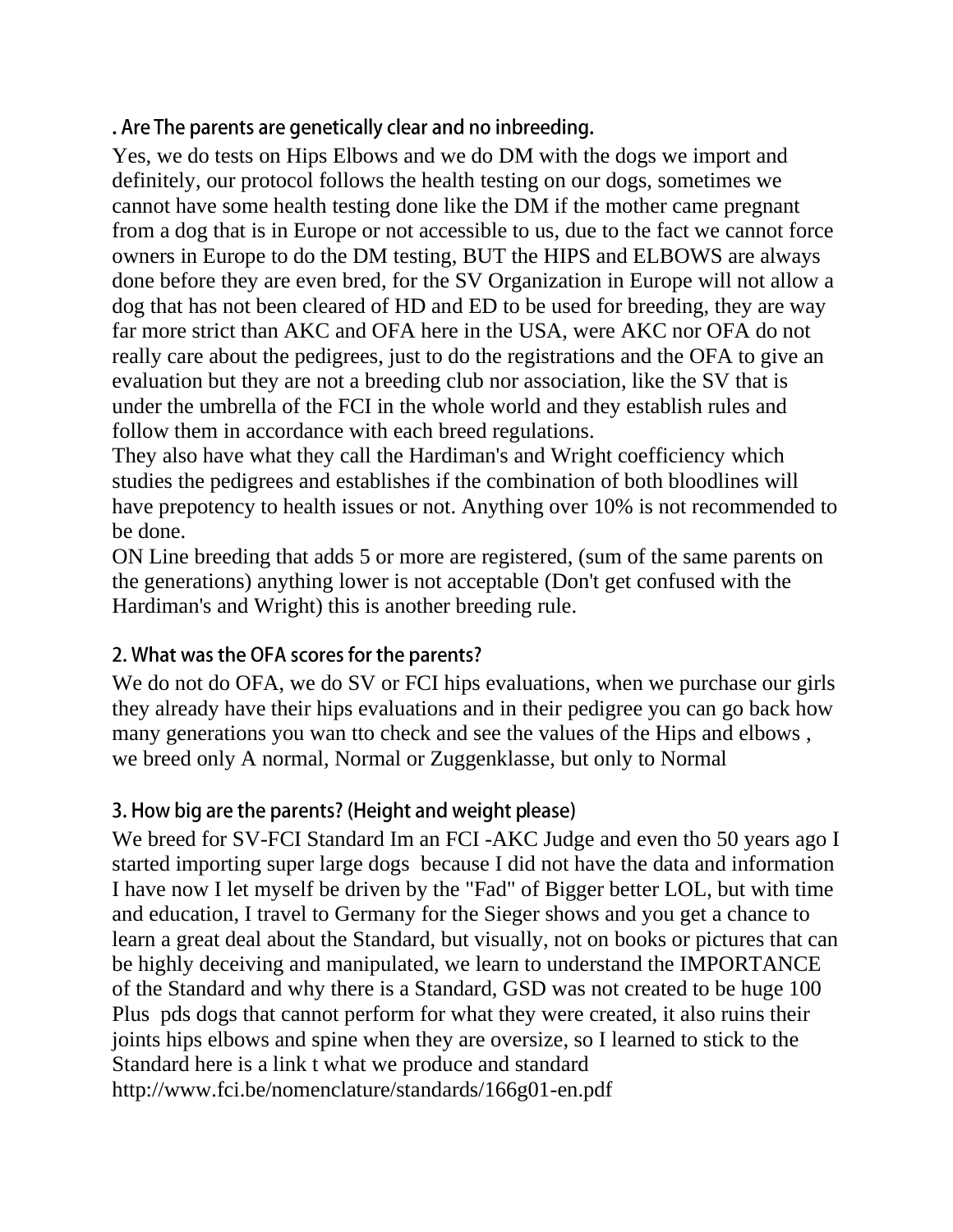## 4. Do the puppies they produce have solid temperaments? 5. Any aggression?

No, we do not breed for Aggression, we breed for strong healthy balanced temperaments, we have been doing this for over 50 years and will keep on doing so, this is what has kept us to be so well recognized and has given us the 5 star position on our reviews! Our puppies are introduced to EMS since babies and then undergo an extensive Sensory program stimulus to help them learn how to withstand pressure and become a ball not a egg (Resilence).

#### 6. Where are the puppies raised? House, kennel, barn, etc.

Puppies are born inside my house, next to my kitchen where they get full 24/7 attention, I do not leave the house for two weeks and have people come over to bring me my groceries and things I may need to be able to stay at home and check on them all the time. When they turn 5 weeks they go to an AC enclosed Shed prepared for the puppies, right next to my backroom door and we keep a camera to be able to check them, sometimes our connections here with the WIFI is terrible, so we are continuously going in and out of the shed to check on them, they have a large area where we place an open pool with Woodchips and they learn to use this area to Poop and pee. the complete area has rugs to help the puppies keep a strong grip and have no slippery floors that can cause malformation in their joints and bones.

Woodchips are picked up twice a day and all changed, we also have a back door that leads to an enclosed area where during the day they can also go down two steps and be in an outside yard to play, we use this mostly in colder seasons, in hot seasons we let them go outside for a while but not too long for that type for Florida heat is not beneficial for them and we need to protect them, so they go back to the AC area and doors get closed. Every day they get to go out with one f our helpers and explore the world, they need to hear to loud outside noises away from their comfort zone, hear the lawnmowers, and go through different obstacles we have prepared for them so they feel they are headed for success in everything they try to do. we do have a Sensory Program video you may want to check out. I worked with the Mounted Police Dept as head Advisor and trainer for 22 years and developed all the training program and Sensory and tactical program for them, from were I adapted it to the raising of my puppies and it has shown to be highly successful!

#### 7. How often do you breed the same dog?

Girls are bred up to 5 to 6 yrs, all depends individually on how they keep themselves while pregnant and whelping and how fast they recuperate, there is not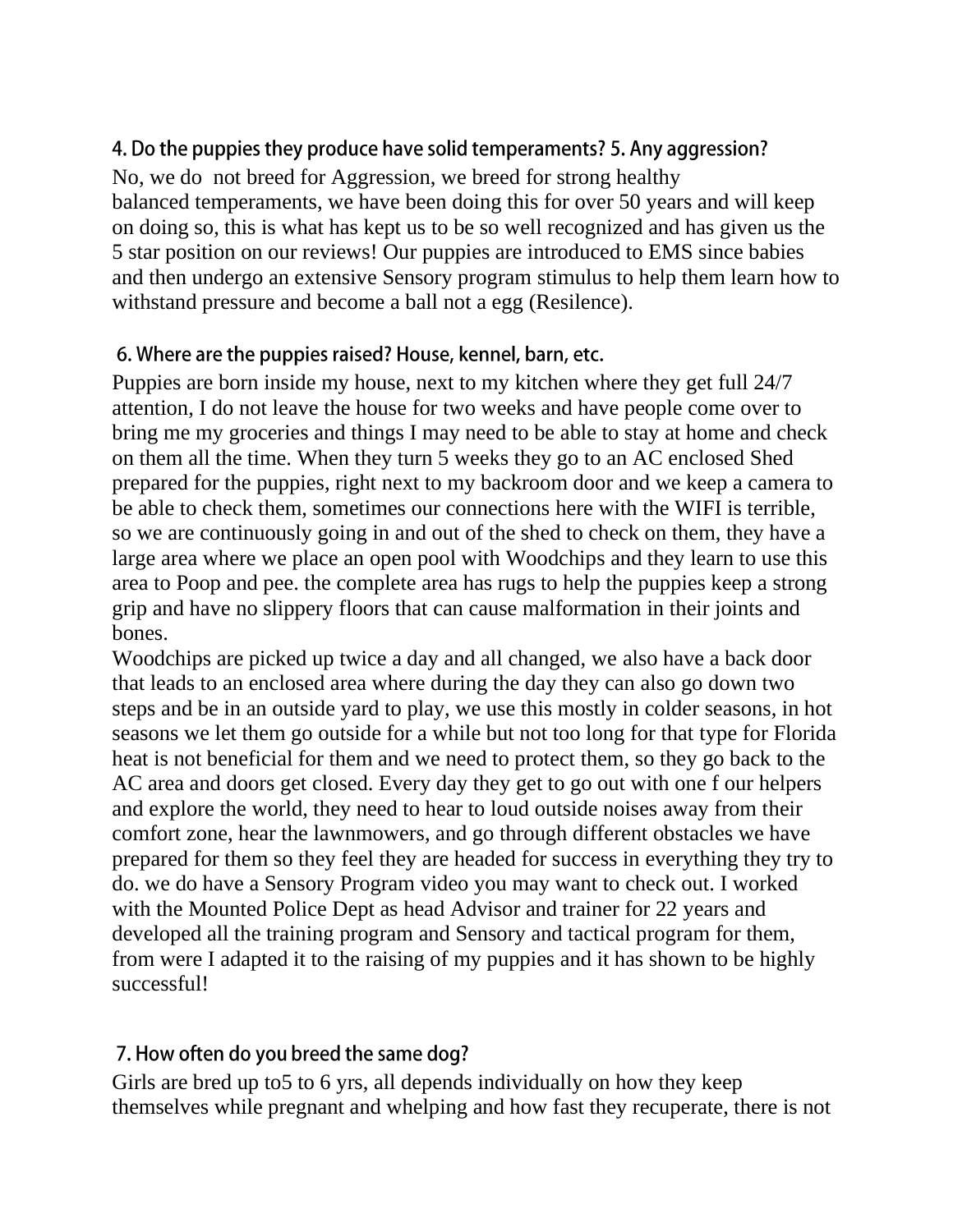a definite amount of time, we have a couple of veterinarians that are also breeders and I also worked with a Veterinarian for many years who really used to think out of the Box and I can say I owe to him all my breeding success, Experience is my top mentor, not books or opinions of others who have never dived into the real breeding programs, My life has been guided by experienced gained form breeding hundreds of girls and watching and learning for the last 50 years.

## 8. Do you breed show or working line?

We do both. We have both lines, East Germany and West

## 9. I got the impression from your website that you do temperament testing, is that correct?

Yes, you may check our website and check out our puppy Sensory program and testing, there are some videos as well on this.

Yes, definitely we do is the only way to match the personality and lifestyle of each household that is reserving puppies

10. I would like first pick since service work takes such a specific temperament would the puppy cost \$4,500? Also does that include the deposit or no? For Service Work my puppies are only 3,500.00 and the deposit is 500. which is deducted from the total price.

# 11. Do you give a health guarantee? (for genetics)

Yes we do, based on the genetic flaw where the dog may not be able to perform for what they were acquired , yes we do replace the puppy if its necessary.

12. I read your puppy visiting policy, I really appreciate how careful you are with them, but is there a way for me to see where they are being raised? Just a picture of the room they are in will do, so I can see they are in a clean place. 13. I live out of state, and was going to fly over to pick it up, but if you fly them over that would be wonderful

Im sending you a link to our virtual visit. By the same token, we can let you know we get inspections from the AKC, the County, and the USDA State inspections, and they have always been a 5 star rating as they declare, this can give you an idea of how we manage our areas and our dogs!